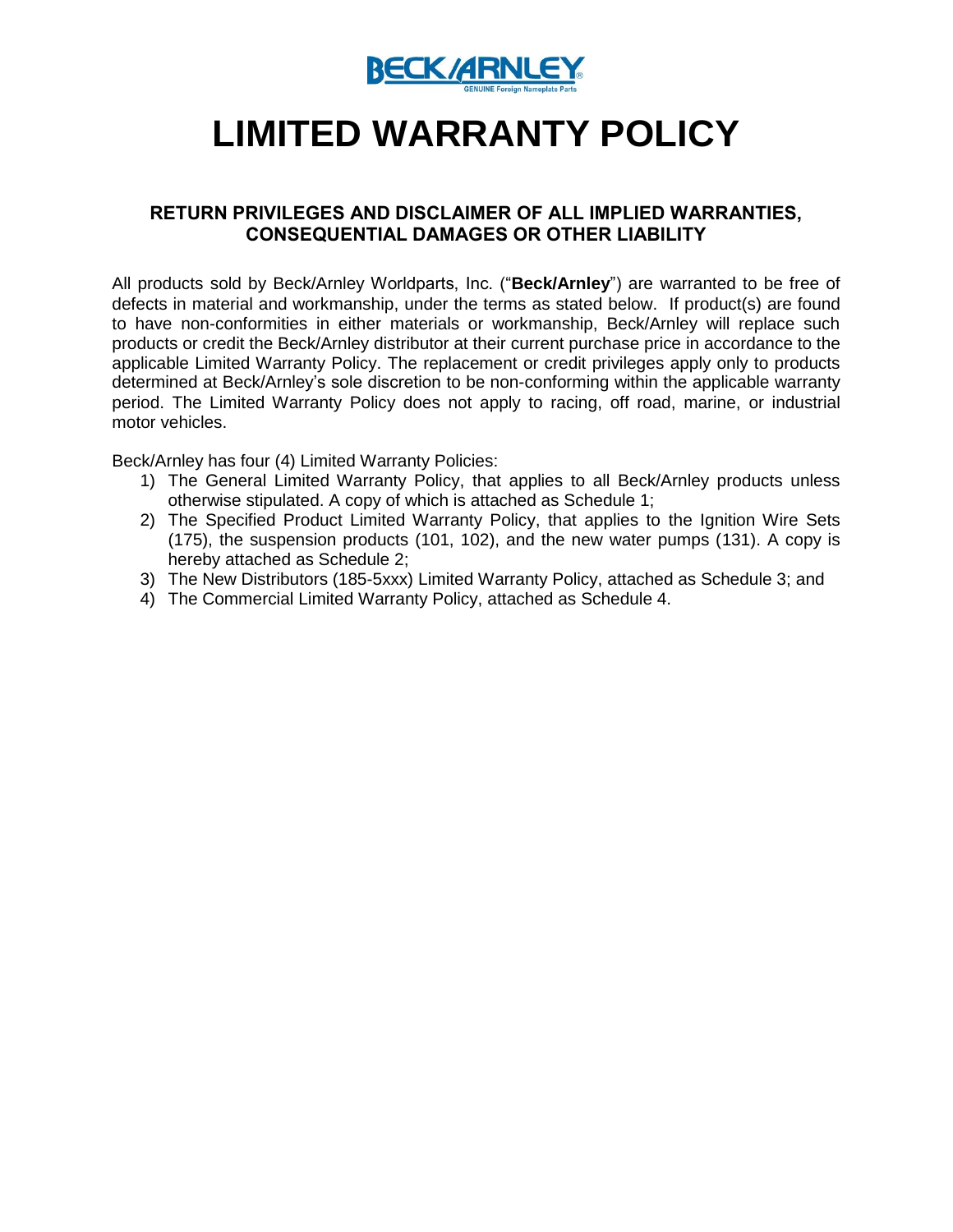

#### **SCHEDULE 1: GENERAL LIMITED WARRANTY POLICY**

Unless otherwise stipulated in Schedules 2 to 4, the applicable duration of the warranty period for Beck/Arnley-branded products ("Products") is **one (1) year; or 12,000 miles/19,000 kilometers (whichever comes first)**. This limited warranty does not apply to (i) accidents, alterations, negligence, misuse, wrong application or incorrect installation which results in or contributes to product failure; or (ii) Products installed on commercial, fleet, racing, off road, marine, or industrial motor vehicles. No Beck/Arnley distributor or any other retailer or installer may make any warranties on behalf of Beck/Arnley with respect to any Beck/Arnley Products to any consumer or customer to which it sells Beck/Arnley Products. This limited warranty is nontransferrable.

**Beck/Arnley's sole obligation under the warranty is limited to replacement or credit for the price of the non-conforming Product, at Beck/Arnley's sole option.** Cost of removal, installation, towing, replacement rental, storage, and repairs are not covered, nor are the cost of shipping and freight to return Products to Beck/Arnley. Replacement Products are individually warranted only under the same terms and for the remaining balance of the limited warranty period applicable to the replaced Product.

**DISCLAIMER OF WARRANTIES.** THE FOREGOING LIMITED WARRANTY IS IN LIEU OF AND EXCLUDES ALL OTHER WARRANTIES NOT EXPRESSLY SET FORTH HEREIN, WHETHER EXPRESS OR IMPLIED, BY OPERATION OF LAW OR OTHERWISE, INCLUDING BUT NOT LIMITED TO ANY IMPLIED WARRANTIES OF MERCHANTABILITY OR FITNESS FOR A PARTICULAR PURPOSE. TO THE EXTENT THAT ANY IMPLIED WARRANTIES MAY NONETHELESS EXIST BY OPERATION OF LAW, ANY SUCH WARRANTIES ARE LIMITED TO THE DURATION PROVIDED BY THAT LAW. SOME STATES/PROVINCES DO NOT ALLOW LIMITATIONS ON HOW LONG AN IMPLIED WARRANTY LASTS, SO THE ABOVE LIMITATIONS MAY NOT APPLY TO YOU.

**LIMITATION OF LIABILITY.** BECK/ARNLEY'S SOLE LIABILITY UNDER THIS LIMITED WARRANTY SHALL BE REPLACEMENT OR CREDIT FOR THE PRICE OF THE PRODUCT, AS SET FORTH ABOVE. IN NO EVENT, WILL BECK/ARNLEY BE LIABLE FOR INCIDENTAL, CONSEQUENTIAL, INDIRECT, SPECIAL, OR PUNITIVE DAMAGES INCLUDING, BUT NOT LIMITED TO, LABOR, REMOVAL, REINSTALLATION, RENTAL REPLACMENT, LOSS OF USE OF THE PRODUCT, LOSS OF PROFITS, LOSS OF REVENUE, LOST GOODWILL, CLAIMS OF EMOTIONAL DISTRESS, OR CLAIMS OF WARRANTY HOLDERS' CUSTOMERS, WHETHER BASED ON CONTRACT, WARRANTY, TORT (INCLUDING, BUT NOT LIMITED TO, STRICT LIABILITY OR NEGLIGENCE) OR OTHERWISE, EVEN IF ADVISED OF THE POSSIBILITY OF SUCH DAMAGES. SOME STATES/PROVINCES DO NOT ALLOW THE EXCLUSION OR LIMITATION OF INCIDENTAL OR CONSEQUENTIAL DAMAGES, SO THE ABOVE LIMITATION OR EXCLUSION MAY NOT APPLY TO YOU. THIS LIMITED WARRANTY GIVES YOU SPECIFIC LEGAL RIGHTS AND YOU MAY ALSO HAVE OTHER RIGHTS WHICH VARY FROM STATE TO STATE, AND PROVINCE TO PROVINCE. EVEN IF THIS LIMITED WARRANTY IS DEEMED TO HAVE FAILED OF ITS ESSENTIAL PURPOSE, IN NO EVENT WILL BECK/ARNLEY'S ENTIRE LIABILITY EXCEED THE PURCHASE PRICE OF THE PRODUCT WARRANTED HEREUNDER**.**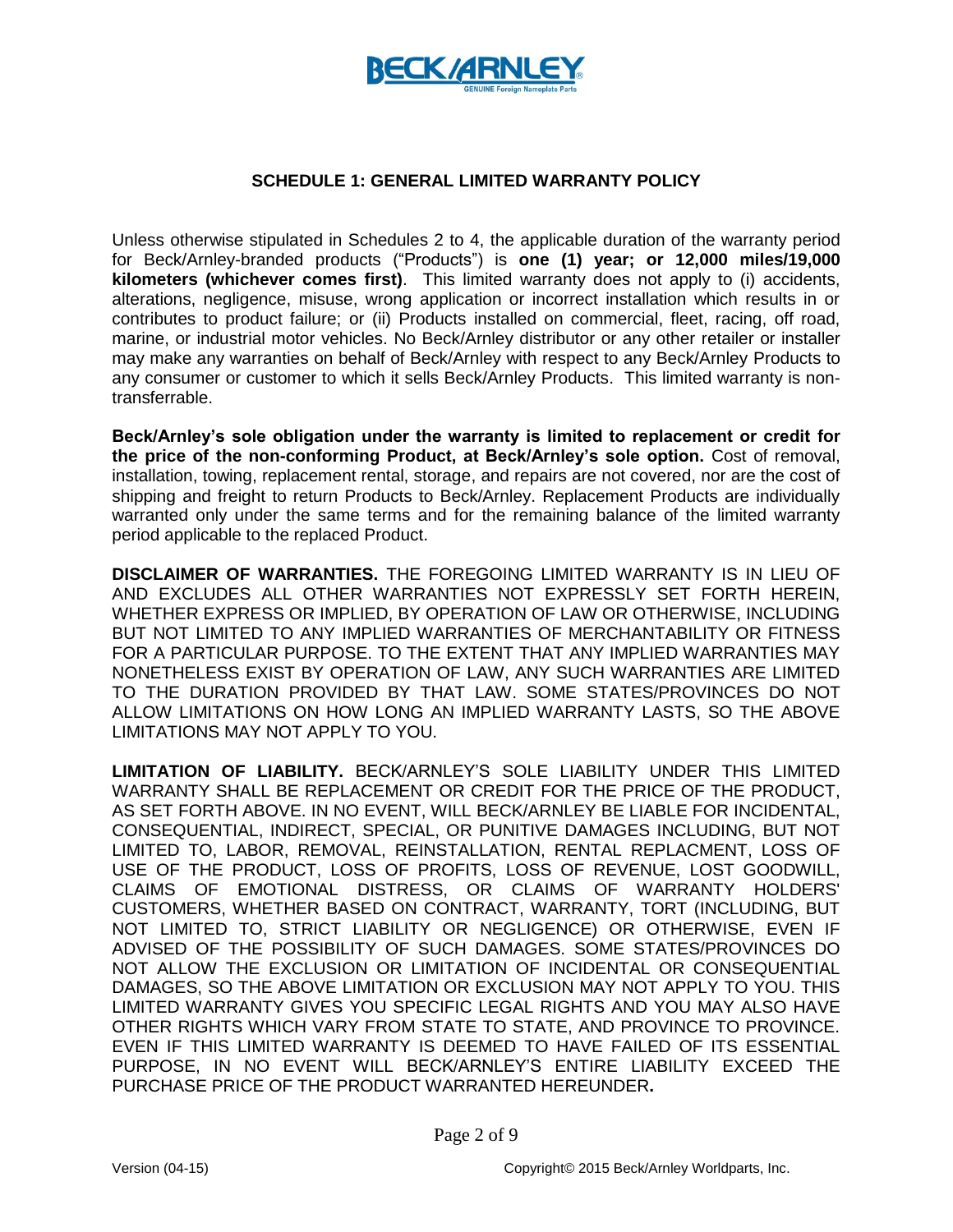

If there is a warranty claim, the Beck/Arnley Product must be returned with the original invoice to Beck/Arnley distributor from whom the Product was originally purchased for verification and replacement under this warranty. Before making a warranty return, Beck/Arnley distributor must receive the appropriate authorization by providing a Beck/Arnley customer service representative with the required documentation. Beck/Arnley reserves the right not to replace the Products or credit the price of the Product if the Beck/Arnley distributor fails to obtain the proper authorization or submit the necessary documentation. THE STATUTE OF LIMITATIONS APPLICABLE TO ALL CLAIMS ARISING UNDER THIS WARRANTY OR OTHERWISE SHALL BE ONE (1) YEAR FROM THE DATE THE CLAIM FIRST ACCRUES.

Beck/Arnley Products are for vehicles manufactured for sale in the United States and Canada. The application information included in the Beck/Arnley catalog is compiled from the latest available information. Every attempt has been made to ensure the accuracy of the information. However, Beck/Arnley disclaims any responsibility for any damages of any kind arising in any way out of possible errors in the catalog.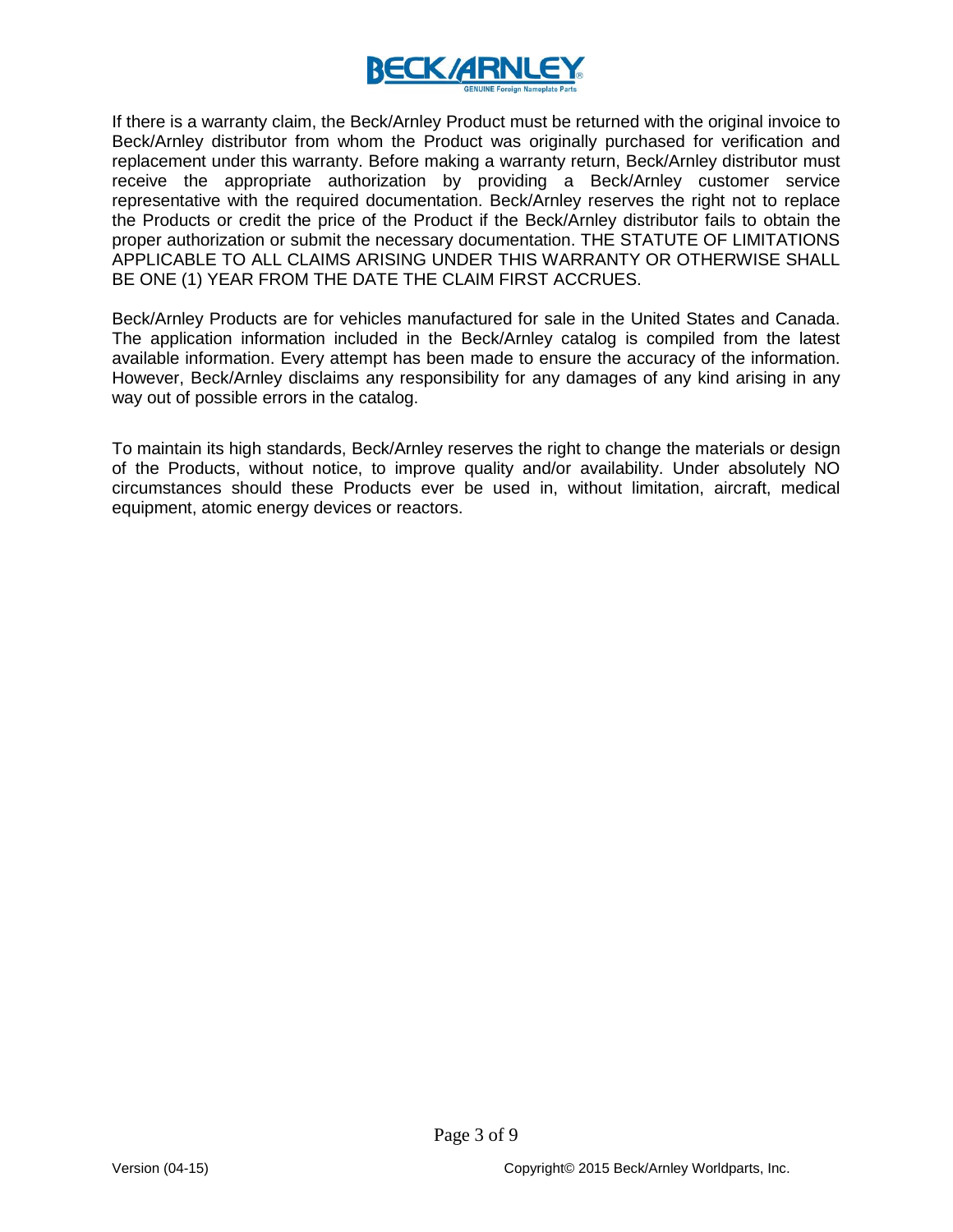

#### **SCHEDULE 2: THE SPECIFIED PRODUCT LIMITED WARRANTY POLICY**

# **36 Months or 50,000 Miles / 80,000 Kilometers Limited Warranty**

## **IGNITION WIRE SETS (175)**

## **SUSPENSION PRODUCTS (101, 102)**

## **NEW WATER PUMPS (131)**

Unless otherwise stipulated in this Schedule 2, the General Limited Warranty Policy in Schedule 1 continues to apply.

Beck/Arnley Worldparts, Inc. ("**Beck/Arnley**") warrants all specific products listed above (the "Products") to the original purchaser against defects in materials or workmanship when used on private passenger cars and light trucks under normal operating conditions for a period of 36 months or 50,000 miles/80,000 kilometers, whichever comes first, as long as the original purchaser owns the vehicle on which these Products were originally installed per application listed in the catalog. This limited warranty does not apply to (i) accidents, alterations, negligence, misuse, wrong application or incorrect installation which results in or contributes to product failure; or (ii) Products installed on commercial, fleet, racing, off road, marine, or industrial motor vehicles. No Beck/Arnley distributor or any other retailer or installer may make any warranties on behalf of Beck/Arnley with respect to any Beck/Arnley Products to any consumer or customer to which it sells Beck/Arnley Products. This limited warranty is nontransferrable.

**Beck/Arnley's sole obligation under the warranty is limited to replacement or credit for the purchase price of the non-conforming Product, at Beck/Arnley's sole option.** Cost of removal, installation, towing, replacement rental, storage, and repairs are not covered, nor are the cost of shipping and freight to return Products to Beck/Arnley. Replacement Products are individually warranted only under the same terms and for the remaining balance of the limited warranty period applicable to the replaced Products.

**DISCLAIMER OF WARRANTIES.** THE FOREGOING LIMITED WARRANTY IS IN LIEU OF AND EXCLUDES ALL OTHER WARRANTIES NOT EXPRESSLY SET FORTH HEREIN, WHETHER EXPRESS OR IMPLIED, BY OPERATION OF LAW OR OTHERWISE, INCLUDING BUT NOT LIMITED TO ANY IMPLIED WARRANTIES OF MERCHANTABILITY OR FITNESS FOR A PARTICULAR PURPOSE. TO THE EXTENT THAT ANY IMPLIED WARRANTIES MAY NONETHELESS EXIST BY OPERATION OF LAW, ANY SUCH WARRANTIES ARE LIMITED TO THE DURATION PROVIDED BY THAT LAW. SOME STATES/PROVINCES DO NOT ALLOW LIMITATIONS ON HOW LONG AN IMPLIED WARRANTY LASTS, SO THE ABOVE LIMITATIONS MAY NOT APPLY TO YOU.

**LIMITATION OF LIABILITY.** BECK/ARNLEY'S SOLE LIABILITY UNDER THIS LIMITED WARRANTY SHALL BE REPLACEMENT OR CREDIT FOR THE COST OF THE PRODUCT, AS SET FORTH ABOVE. IN NO EVENT, WILL BECK/ARNLEY BE LIABLE FOR INCIDENTAL, CONSEQUENTIAL, INDIRECT, SPECIAL, OR PUNITIVE DAMAGES INCLUDING, BUT NOT LIMITED TO, LABOR, REMOVAL, REINSTALLATION, RENTAL REPLACMENT, LOSS OF USE OF THE PRODUCT, LOSS OF PROFITS, LOSS OF REVENUE, LOST GOODWILL, CLAIMS OF EMOTIONAL DISTRESS, OR CLAIMS OF WARRANTY HOLDERS' CUSTOMERS, WHETHER BASED ON CONTRACT, WARRANTY, TORT (INCLUDING, BUT NOT LIMITED TO, STRICT LIABILITY OR NEGLIGENCE) OR OTHERWISE, EVEN IF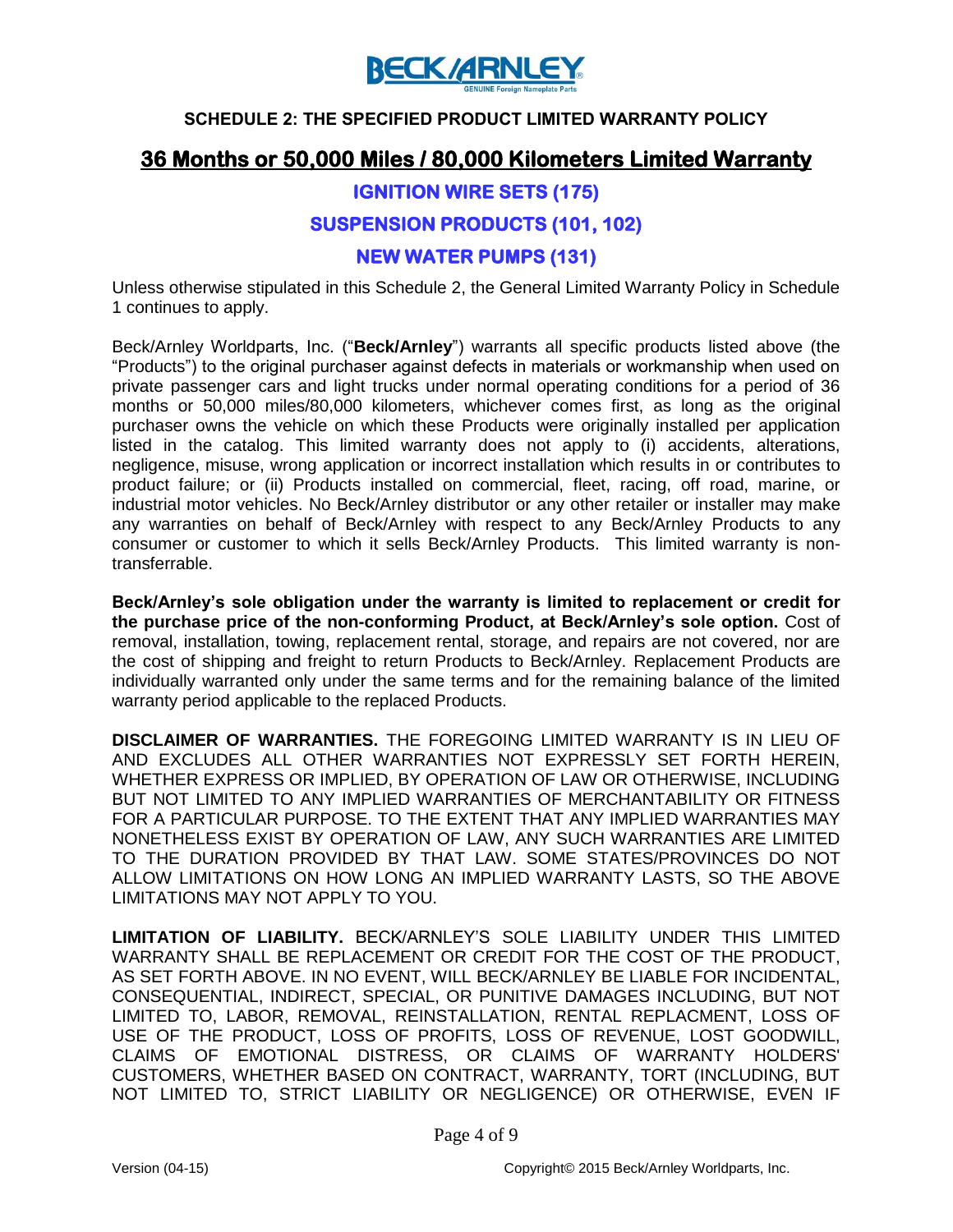

ADVISED OF THE POSSIBILITY OF SUCH DAMAGES. SOME STATES/PROVINCES DO NOT ALLOW THE EXCLUSION OR LIMITATION OF INCIDENTAL OR CONSEQUENTIAL DAMAGES, SO THE ABOVE LIMITATION OR EXCLUSION MAY NOT APPLY TO YOU. THIS LIMITED WARRANTY GIVES YOU SPECIFIC LEGAL RIGHTS AND YOU MAY ALSO HAVE OTHER RIGHTS WHICH VARY FROM STATE TO STATE, AND PROVINCE TO PROVINCE. EVEN IF THIS LIMITED WARRANTY IS DEEMED TO HAVE FAILED OF ITS ESSENTIAL PURPOSE, IN NO EVENT WILL BECK/ARNLEY'S ENTIRE LIABILITY EXCEED THE PURCHASE PRICE OF THE PRODUCT WARRANTED HEREUNDER**.**

If there is a warranty claim, the Beck/Arnley Product must be returned with the original invoice to Beck/Arnley distributor from whom the Product was originally purchased for verification and replacement under this warranty. Before making a warranty return, Beck/Arnley distributor must receive the appropriate authorization by providing a Beck/Arnley customer service representative with the required documentation. Beck/Arnley reserves the right not to replace the Products or credit the purchase price of the Product if the Beck/Arnley distributor fails to obtain the proper authorization or submit the necessary documentation. THE STATUTE OF LIMITATIONS APPLICABLE TO ALL CLAIMS ARISING UNDER THIS WARRANTY OR OTHERWISE SHALL BE ONE (1) YEAR FROM THE DATE THE CLAIM FIRST ACCRUES.

Beck/Arnley Products are for vehicles manufactured for sale in the United States and Canada. The application information included in the Beck/Arnley catalog is compiled from the latest available information. Every attempt has been made to ensure the accuracy of the information. However, Beck/Arnley disclaims any responsibility for any damages of any kind arising in any way out of possible errors in the catalog.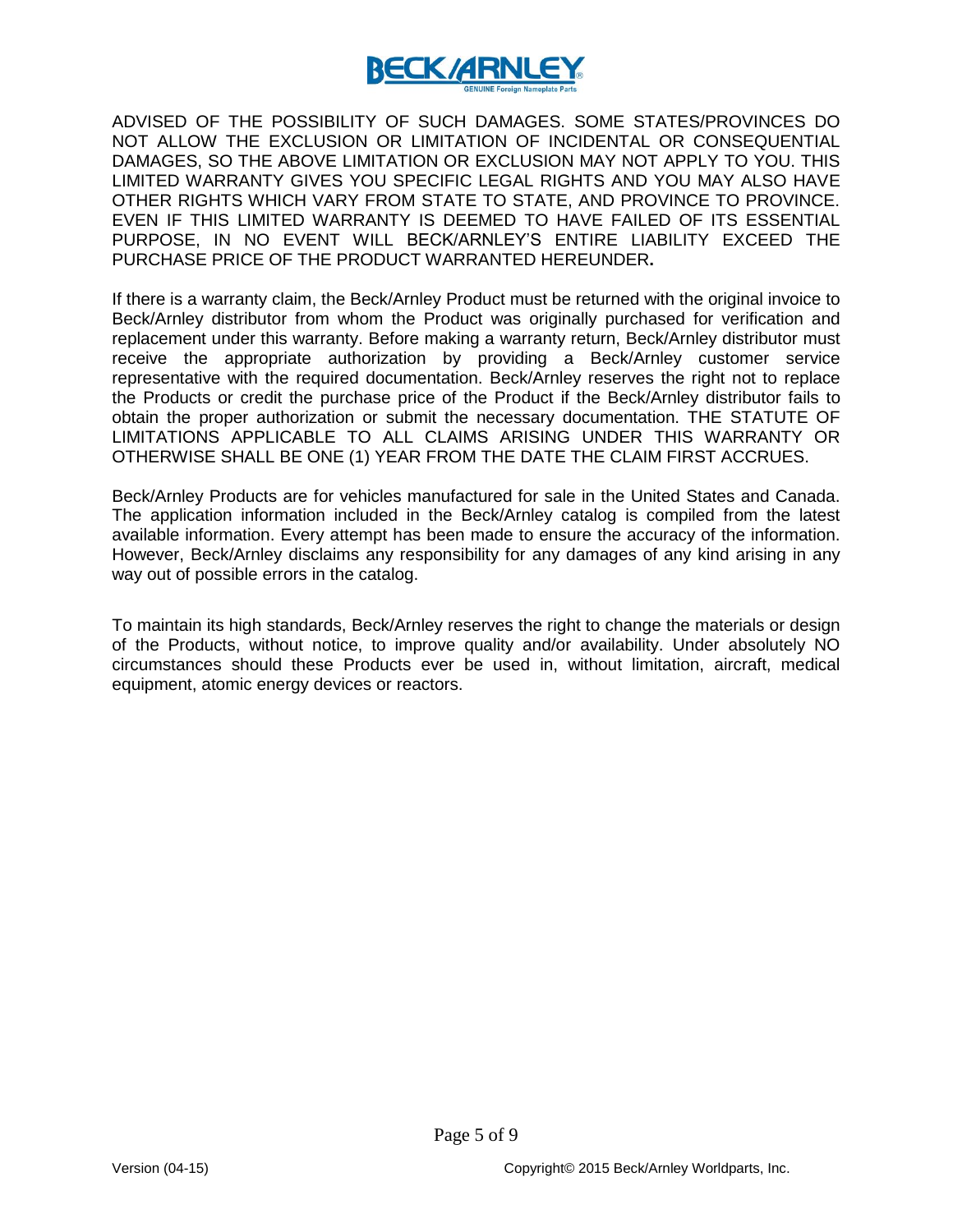

#### **SCHEDULE 3: NEW DISTRIBUTORS (185-5xxx) LIMITED WARRANTY**

# **24 Months / Unlimited Mileage Limited Warranty**

## **NEW DISTRIBUTORS (185-5xxx) LIMITED WARRANTY**

Unless otherwise stipulated in this Schedule 3, the General Limited Warranty Policy in Schedule 1 shall apply.

Beck/Arnley Worldparts, Inc. ("**Beck/Arnley**") warrants all new distributors (185-5xxx) (the "**Products**") to the original purchaser against defects in materials or workmanship when used on private passenger cars and light trucks under normal operating conditions for a period of 24 months/unlimited miles, as long as the original purchaser owns the vehicle on which these Beck/Arnley Products were originally installed per application listed in the catalog. This limited warranty does not apply to (i) broken shafts, distributor caps, distributor rotors, accidents, alterations, negligence, misuse, wrong application or incorrect installation which results in or contributes to product failure; or (ii) Products installed on commercial, fleet, racing, off road, marine, or industrial motor vehicles. Disassembled units or those missing parts are ineligible for warranty replacement. No Beck/Arnley distributor, or any other retailer or installer may make any warranties on behalf of Beck/Arnley with respect to any Beck/Arnley Products to any consumer or customer to which it sells Beck/Arnley Products. This limited warranty is nontransferrable.

**Beck/Arnley's sole obligation under the warranty is limited to replacement or credit for the purchase price of the non-conforming Product, at Beck/Arnley's sole option.** Cost of removal, installation, towing, replacement rental, storage, and repairs are not covered, nor are the purchase price of shipping and freight to return Products to Beck/Arnley. Replacement Products are individually warranted only under the same terms and for the remaining balance of the limited warranty period applicable to the replaced Products.

**DISCLAIMER OF WARRANTIES.** THE FOREGOING LIMITED WARRANTY IS IN LIEU OF AND EXCLUDES ALL OTHER WARRANTIES NOT EXPRESSLY SET FORTH HEREIN, WHETHER EXPRESS OR IMPLIED, BY OPERATION OF LAW OR OTHERWISE, INCLUDING BUT NOT LIMITED TO ANY IMPLIED WARRANTIES OF MERCHANTABILITY OR FITNESS FOR A PARTICULAR PURPOSE. TO THE EXTENT THAT ANY IMPLIED WARRANTIES MAY NONETHELESS EXIST BY OPERATION OF LAW, ANY SUCH WARRANTIES ARE LIMITED TO THE DURATION PROVIDED BY THAT LAW. SOME STATES/PROVINCES DO NOT ALLOW LIMITATIONS ON HOW LONG AN IMPLIED WARRANTY LASTS, SO THE ABOVE LIMITATIONS MAY NOT APPLY TO YOU.

**LIMITATION OF LIABILITY.** BECK/ARNLEY'S SOLE LIABILITY UNDER THIS LIMITED WARRANTY SHALL BE REPLACEMENT OR CREDIT FOR THE COST OF THE PRODUCT, AS SET FORTH ABOVE. IN NO EVENT, WILL BECK/ARNLEY BE LIABLE FOR INCIDENTAL, CONSEQUENTIAL, INDIRECT, SPECIAL, OR PUNITIVE DAMAGES INCLUDING, BUT NOT LIMITED TO, LABOR, REMOVAL, REINSTALLATION, RENTAL REPLACMENT, LOSS OF USE OF THE PRODUCT, LOSS OF PROFITS, LOSS OF REVENUE, LOST GOODWILL, CLAIMS OF EMOTIONAL DISTRESS, OR CLAIMS OF WARRANTY HOLDERS' CUSTOMERS, WHETHER BASED ON CONTRACT, WARRANTY, TORT (INCLUDING, BUT NOT LIMITED TO, STRICT LIABILITY OR NEGLIGENCE) OR OTHERWISE, EVEN IF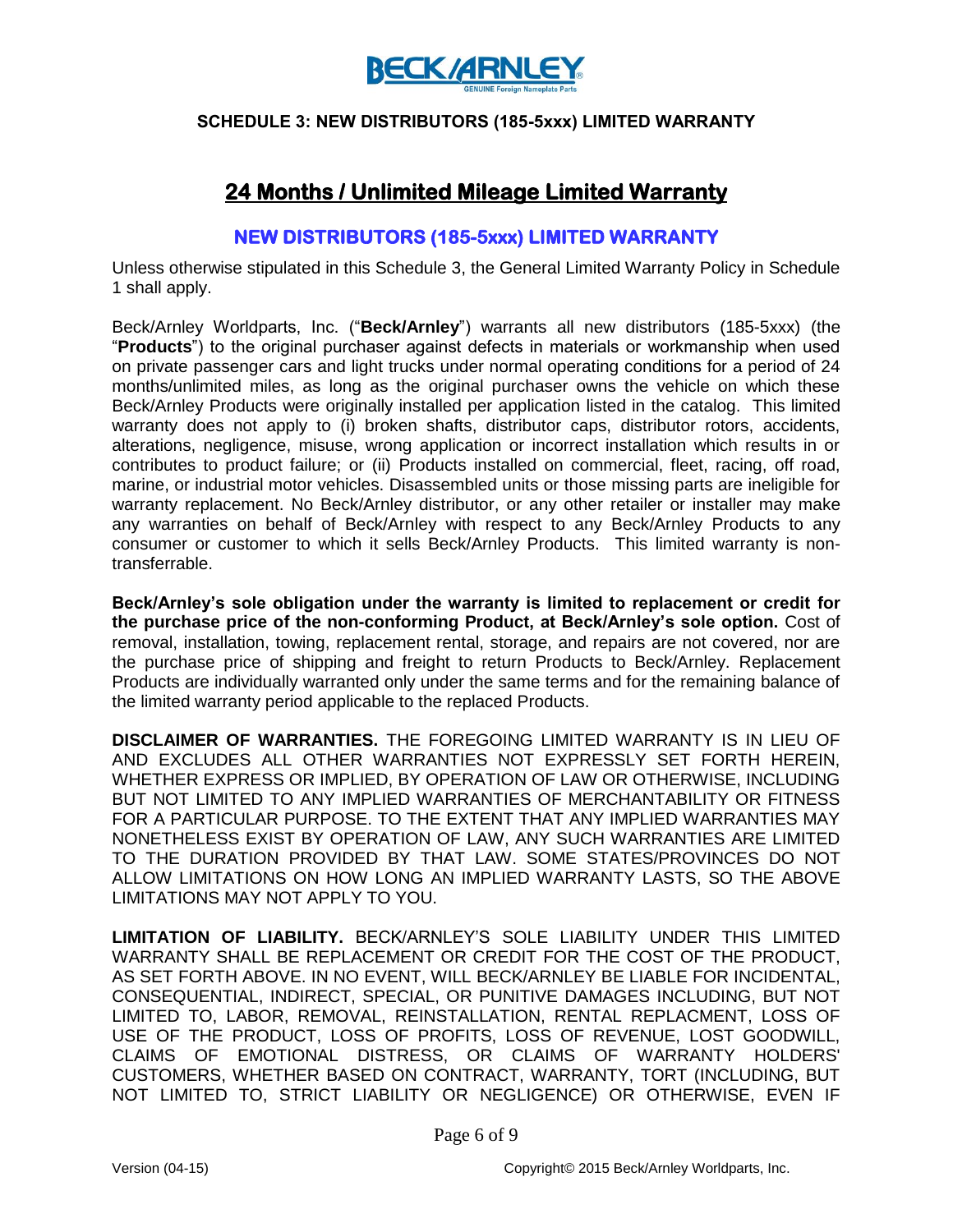

ADVISED OF THE POSSIBILITY OF SUCH DAMAGES. SOME STATES/PROVINCES DO NOT ALLOW THE EXCLUSION OR LIMITATION OF INCIDENTAL OR CONSEQUENTIAL DAMAGES, SO THE ABOVE LIMITATION OR EXCLUSION MAY NOT APPLY TO YOU. THIS LIMITED WARRANTY GIVES YOU SPECIFIC LEGAL RIGHTS AND YOU MAY ALSO HAVE OTHER RIGHTS WHICH VARY FROM STATE TO STATE, AND PROVINCE TO PROVINCE. EVEN IF THIS LIMITED WARRANTY IS DEEMED TO HAVE FAILED OF ITS ESSENTIAL PURPOSE, IN NO EVENT WILL BECK/ARNLEY'S ENTIRE LIABILITY EXCEED THE PURCHASE PRICE OF THE PRODUCT WARRANTED HEREUNDER**.**

If there is a warranty claim, the Beck/Arnley Product must be returned with the original invoice to the Beck/Arnley distributor from whom the Product was originally purchased for verification and replacement under this warranty. Before making a warranty return, Beck/Arnley distributor must receive the appropriate authorization by providing a Beck/Arnley customer service representative with the required documentation. Beck/Arnley reserves the right not to replace the Products or credit the purchase price of the Product if the Beck/Arnley distributor fails to obtain the proper authorization or submit the necessary documentation. THE STATUTE OF LIMITATIONS APPLICABLE TO ALL CLAIMS ARISING UNDER THIS WARRANTY OR OTHERWISE SHALL BE ONE (1) YEAR FROM THE DATE THE CLAIM FIRST ACCRUES.

Beck/Arnley Products are for vehicles manufactured for sale in the United States and Canada. The application information included in the Beck/Arnley catalog is compiled from the latest available information. Every attempt has been made to ensure the accuracy of the information. However, Beck/Arnley disclaims any responsibility for any damages of any kind arising in any way out of possible errors in the catalog.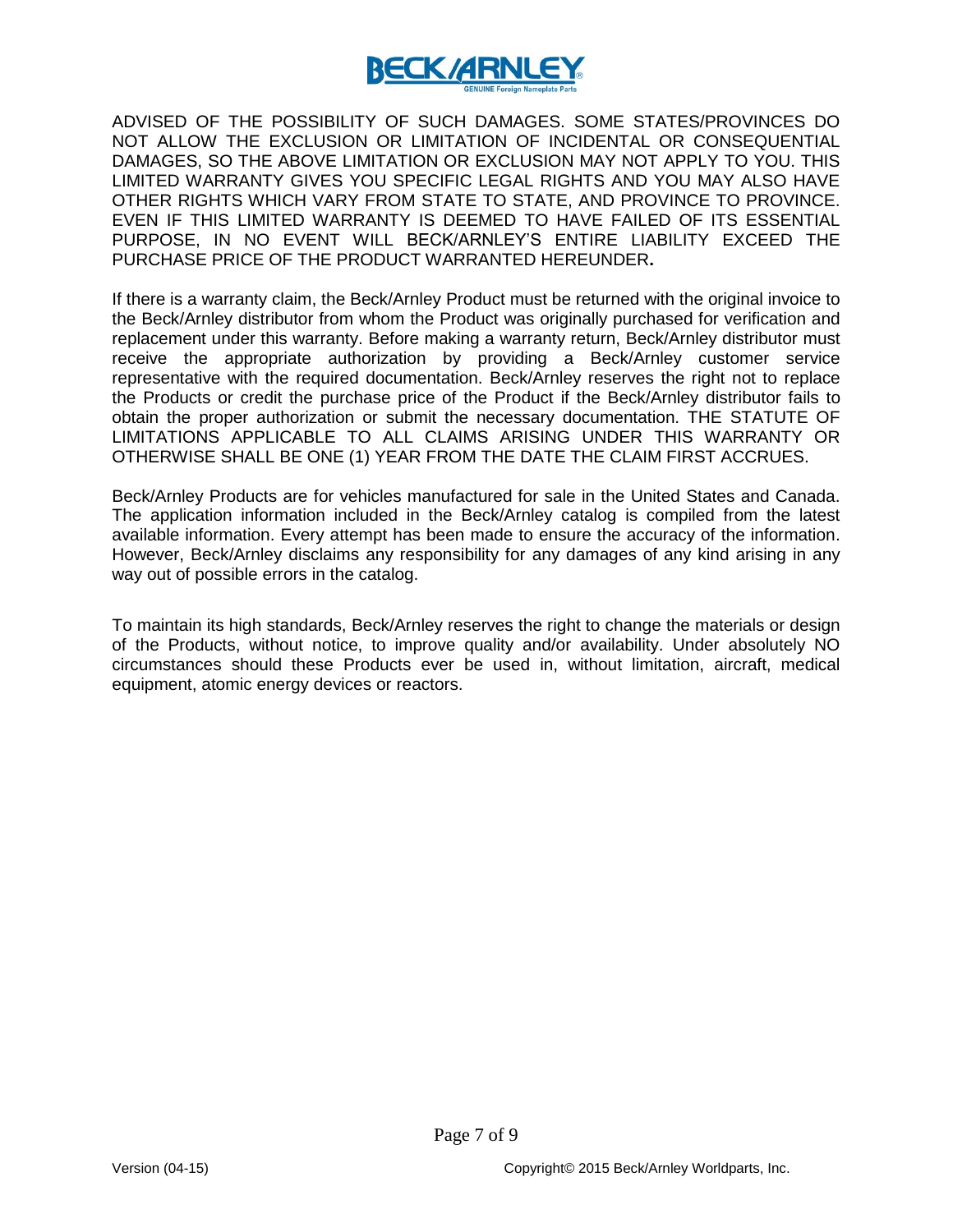

#### **SCHEDULE 4: COMMERCIAL LIMITED WARRANTY**

# **60 Day Limited Warranty**

#### **COMMERCIAL LIMITED WARRANTY FOR ALL BECK/ARNLEY PRODUCTS**

Unless otherwise stipulated in this Schedule 4, the General Limited Warranty Policy in Schedule 1 shall apply.

Any Beck/Arnley Worldparts, Inc. ("**Beck/Arnley**") products ("Products") installed on vehicles used for commercial purposes, including but not limited to use in commercial or fleet vehicles, is limited to a 60 day warranty against defects in workmanship or materials, from the date of purchase, which supersedes any other warranty, written or implied. This limited warranty does not apply to racing, off road, marine, or industrial motor vehicles. This limited warranty also does not apply to broken shafts, distributor caps, distributor rotors, accidents, alterations, negligence, misuse, wrong application or incorrect installation which results in or contributes to product failure. No Beck/Arnley distributor or any other retailer or installer may make any warranties on behalf of Beck/Arnley with respect to any Beck/Arnley Products to any consumer or customer to which it sells Beck/Arnley Products. This limited warranty is non-transferrable.

**Beck/Arnley's sole obligation under the warranty is limited to replacement or credit for the purchase price of the non-conforming Product, at Beck/Arnley's sole option.** Cost of removal, installation, towing, replacement rental, storage, and repairs are not covered, nor are the cost of shipping and freight to return Products to Beck/Arnley. Replacement Products are individually warranted only under the same terms and for the remaining balance of the limited warranty period applicable to the replaced Products.

**DISCLAIMER OF WARRANTIES.** THE FOREGOING LIMITED WARRANTY IS IN LIEU OF AND EXCLUDES ALL OTHER WARRANTIES NOT EXPRESSLY SET FORTH HEREIN, WHETHER EXPRESS OR IMPLIED, BY OPERATION OF LAW OR OTHERWISE, INCLUDING BUT NOT LIMITED TO ANY IMPLIED WARRANTIES OF MERCHANTABILITY OR FITNESS FOR A PARTICULAR PURPOSE. TO THE EXTENT THAT ANY IMPLIED WARRANTIES MAY NONETHELESS EXIST BY OPERATION OF LAW, ANY SUCH WARRANTIES ARE LIMITED TO THE DURATION PROVIDED BY THAT LAW. SOME STATES/PROVINCES DO NOT ALLOW LIMITATIONS ON HOW LONG AN IMPLIED WARRANTY LASTS, SO THE ABOVE LIMITATIONS MAY NOT APPLY TO YOU.

**LIMITATION OF LIABILITY.** BECK/ARNLEY'S SOLE LIABILITY UNDER THIS LIMITED WARRANTY SHALL BE REPLACEMENT OR CREDIT FOR THE COST OF THE PRODUCT, AS SET FORTH ABOVE. IN NO EVENT, WILL BECK/ARNLEY BE LIABLE FOR INCIDENTAL, CONSEQUENTIAL, INDIRECT, SPECIAL, OR PUNITIVE DAMAGES INCLUDING, BUT NOT LIMITED TO, LABOR, REMOVAL, REINSTALLATION, RENTAL REPLACMENT, LOSS OF USE OF THE PRODUCT, LOSS OF PROFITS, LOSS OF REVENUE, LOST GOODWILL, CLAIMS OF EMOTIONAL DISTRESS, OR CLAIMS OF WARRANTY HOLDERS' CUSTOMERS, WHETHER BASED ON CONTRACT, WARRANTY, TORT (INCLUDING, BUT NOT LIMITED TO, STRICT LIABILITY OR NEGLIGENCE) OR OTHERWISE, EVEN IF ADVISED OF THE POSSIBILITY OF SUCH DAMAGES. SOME STATES/PROVINCES DO NOT ALLOW THE EXCLUSION OR LIMITATION OF INCIDENTAL OR CONSEQUENTIAL DAMAGES, SO THE ABOVE LIMITATION OR EXCLUSION MAY NOT APPLY TO YOU. THIS